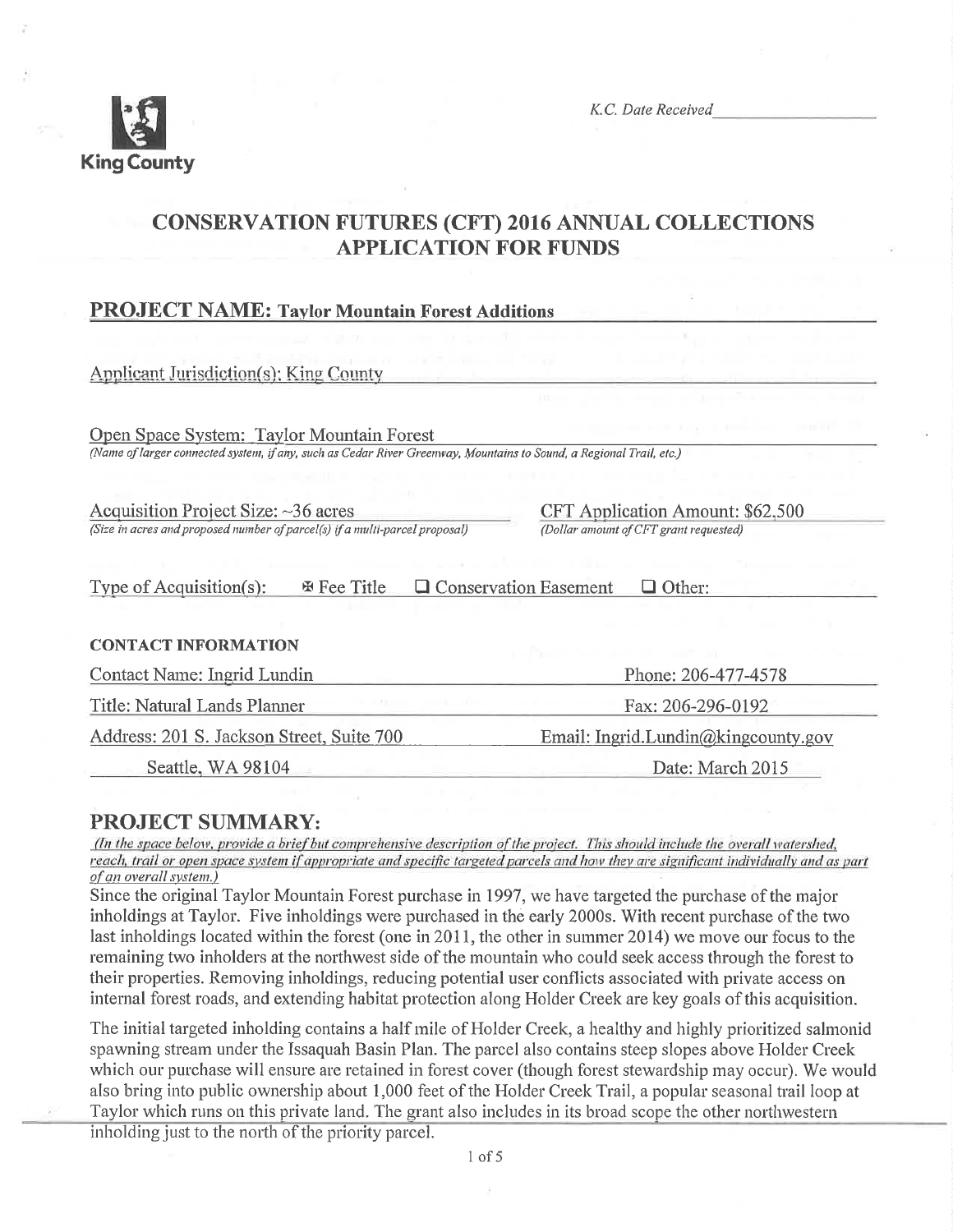## 1. OPEN SPACE RESOURCES

Please review the attached evaluation criteria. For the **proposed acquisition parcel(s)**, please mark those criteria that apply and thoroughly, yet succinctly, describe in the space below how the proposed acquisition satisfies each marked criteria. Please clearly describe how these criteria might be met at a landscape level, and how they apply to individual parcels. If restoration is part of the plan, please briefly describe the current condition and the hoped for restored condition that is the goal of the acquisition.

 $\boxtimes$  A. Wildlife habitat or rare plant reserve  $\Box$  E. Historic/cultural resources  $\Box$  E. Salmon habitat and aquatic resources  $\Box$  F. Urban passive-use natural

#### 1. OPEN SPACE RESOURCES

#### A. Wildlife habitat or rare plant reserve

The parcels add to the terrestrial habitat at Taylor Mountain Forest. Taylor Mountain contains a mosaic of forest stands with varied age and harvest history. Taylor Mountain is known to support black bear, cougar, black-tailed deer and elk, as well as smaller mammals such as weasels and foxes. Bird species include bald eagle, red-tailed hawk, pileated woodpecker, band-tailed pigeon.

#### B. Salmon habitat or aquatic resources

The properties are located within the 61-square-mile Issaquah Creek Basin, which supports six anadromous salmonid species (steelhead, coho, chinook, sockeye, sea run and resident cutthroat trout, char). The upper and rniddle basin are identified as a Regionally Significant Resource Arca because of its exceptional fisheries habitat and undeveloped character. Holder Creek, in the upper basin and located within Taylor Mountain Forest, provides excellent habitat for salmonids.

This target property captures about 2,600 feet of Holder Creek. Holder Creek provides both spawning and rearing habitat for salmonids, a Class 2 stream dominated by boulders and cobble with some gravels. Taylor Mountain Forest represents one of the most abundant and relatively undamaged habitats for salmonids in the entire Issaquah Creek Basin according to the basin plan.

#### G. Park/open space or natural corridor addition

Key goals at Taylor Mountain Forest is to acquire inholder parcels and secure legal public access on trails. Acquisition would eliminate one of the two remaining inholdings in the northwest interior of Taylor Mountain Forest, reducing risk that the parcel could be sold, access claims made, and the site's uses changing.

With this target and the additional northwestern inholder secured, we would have a nearly complete corridor of permanently undeveloped lands east of SR 18 (fee or easement ownership) extending from Taylor Mountain Forest; through county-owned Raging River easements on private forests; 10,441 acres of Raging River Forest (WANDR); 1,836 acres of Rattlesnake Mountain; and the 90,550 acres of the Cedar River Watershed.

The purchase protects forest cover along the Holder Creek corridor (though as with all county sites and in particular this working forest site, forest health will be evaluated and forest stewardship actions may occur).

### H. Passive recreation opportunity/unmet needs:

These parcels contain an existing backcountry trail that links to county-owned parcels. The Holder Creek Trail is a popular trail at Taylor Mountain. The Holder Creek Trail runs for more than 1,000 feet on this private parcel. Overall, Taylor Mountain has 33 trails covering approximately 10 miles, in addition to the approximately 10 miles of roads. Recreational use of Taylor Mountain Forest is by equestrians, hikers, runners, and mountain bikers.

2of5

- 
- $\boxtimes$  B. Salmon habitat and aquatic resources  $\Box$  F. Urban passive-use natural area/greenbelt  $\Box$  C. Scenic resources  $\boxtimes$  G. Park/onen space or natural corridor addi
- $\Box$  C. Scenic resources  $\boxtimes$  G. Park/open space or natural corridor addition  $\Box$  D. Community separator  $\boxtimes$  H. Passive recreation opportunity/unmet needs
	- $\boxtimes$  H. Passive recreation opportunity/unmet needs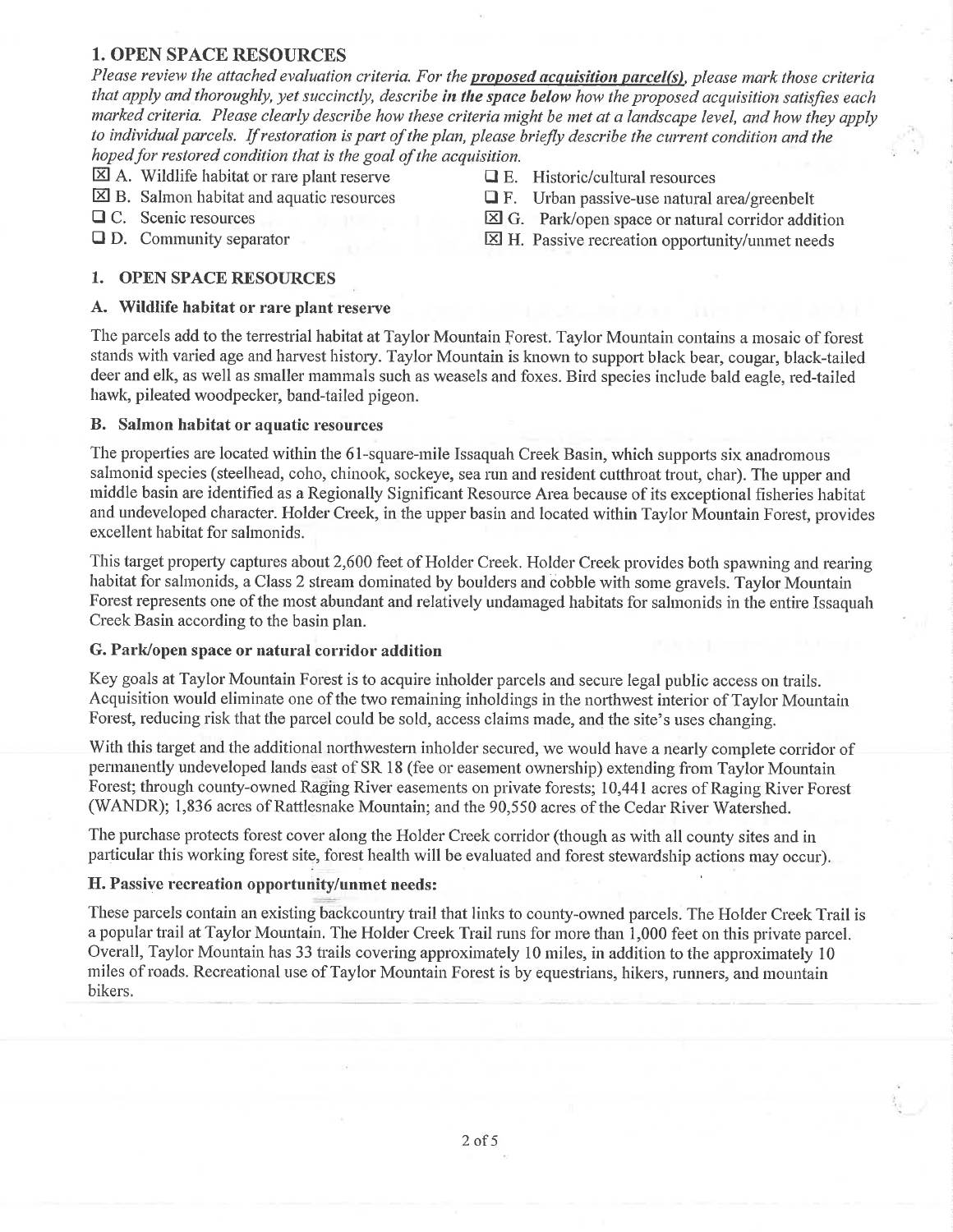## 2. ADDITIONAL FACTORS

For the proposed acquisition parcel(s), please mark all criteria that apply and thoroughly, yet succinctly, describe in the space below how the proposed acquisition satisfies each marked criteria.

 $\Box$  A. Educational/interpretive opportunity

- $\boxtimes$  B. Threat of loss of open space resources
- $\boxtimes$  C. Ownership complexity/willing seller(s)/ownership interest proposed
- $\boxtimes$  D. Partnerships Describe any public or private partnerships that will enhance this project
- $\boxtimes$  E. Is the property identified in an adopted park, open space, comprehensive, or community plan?
- $\Box$  F. Transferable Development Credits (TDC) participation

## B. Threat of loss of open space resources

If these properties are sold to another private landowner, they may cut off access to the trail, which due to topography would be challenging to re-create on our existing property. The forest stands on the parcels could be impacted by clearing or development, degrading the riparian corridor for Holder Creek and potentially affecting water and sediment delivery to the creek.

### C. Ownership complexity/willing seller(s)/ownership interest proposed

The immediate threat is fairly low on this parcel as it was purchased by Scarcella brothers for SR 18 construction. They do plan to sell it at some point in time, therefore purchasing it in the near future is ideal to avoid a sale to a party who might develop it. They are willing to sell the parcel to us in the next year or two as we can secure funding.

It does not appear to have legal access through Taylor Mountain Forest at this time, though with the history of litigation by other inholders with the county over access this might not be guaranteed into the future. The parcel is 35 acres zoned F, therefore presumably could be legally developed for one residential unit.

## D. Partnerships

Our partners at this site include the Friends of Taylor Mountain Forcst, Tahoma Chapter of the Backcountry Horsemen, Issaquah Alps Trail Club, and Washington Trails Association. These groups may be available to assist in the stewardship of trails and/or site resources on the property.

## E. Is the property identified in an adopted park, open space, comprehensive or community plan?

Both the Comp Plan and the Park Plan contain policies that direct acquisition, planning, and stewardship of KC Parks. The acquisition of these parcels is consistent with the following policy direction:

"Acquisitions of lands....that provide continuity or appropriate public access where it does not exist should be considered priority acquisitions, as should acquisition of land or easement that are adjacent to, or provide a connection between, existing public open space lands or that are in-holdings." (Park Plan Policy CIP-123)

The Taylor Mountain Forest Public Use Plan and the Forest Stewardship Plan both call for enhancing connectivity between public ownership and increasing opportunities for non-motorized appropriate low impact recreation through additions to the county's backcountry trail system.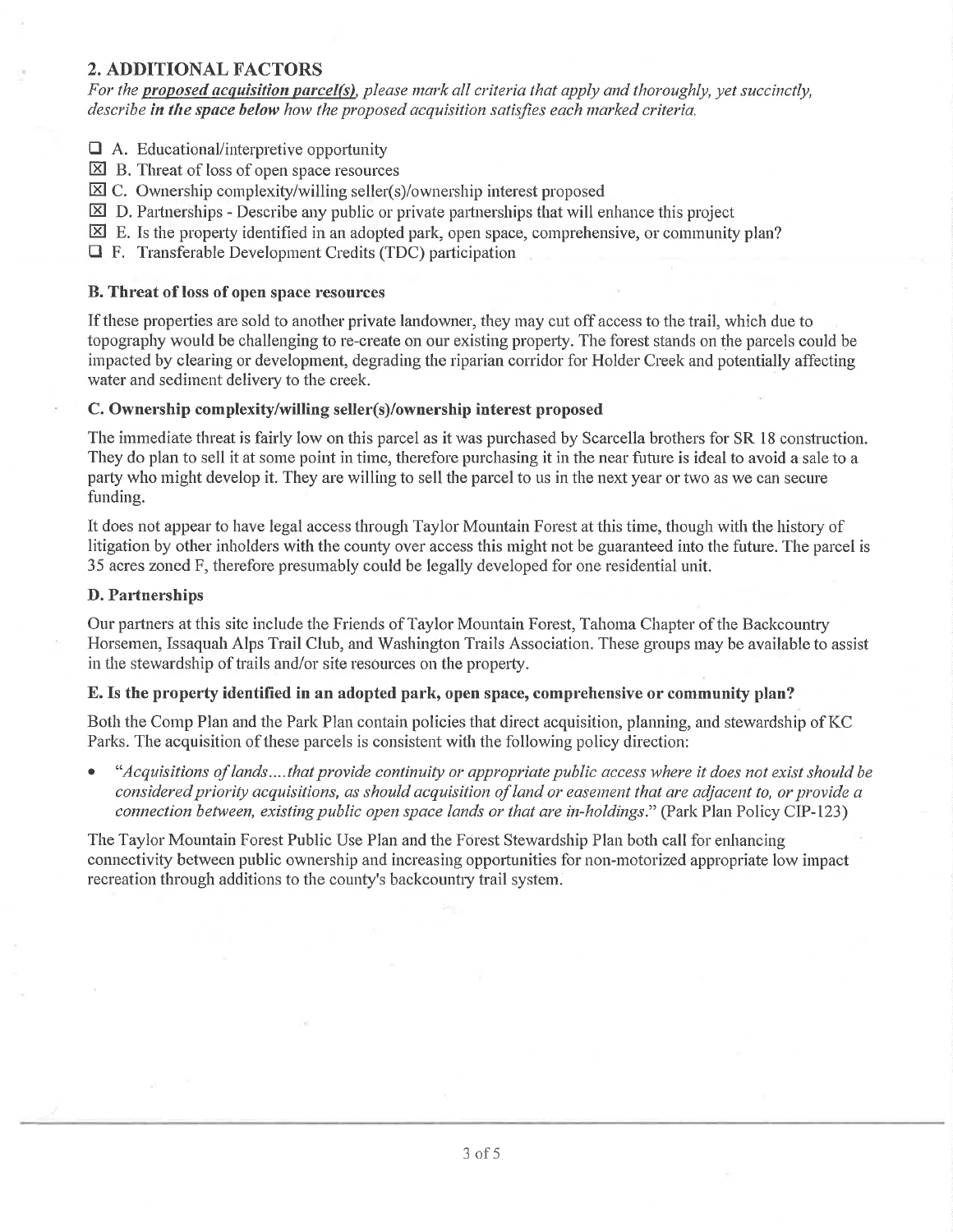### **3. STEWARDSHIP AND MAINTENANCE**

How will the property be stewarded and maintained? Does the property lend itself to volunteer stewardship opportunities? How will ongoing stewardship and maintenance efforts be funded?

King County Parks' maintenance work would be funded with Parks Levy operating funds (funded 2014-2019 due to recent vote in August 2013).

Typical King County maintenance includes regular site inspections to identify and address any issues arising on site in regard to public health and safety, property encroachments, natural resource damage, infrastructure damage, trail condition, etc.

We assess forest health at all King County Parks sites. It is possible that this is a site on which forest stewardship activities may occur if recommended by such an assessment.

We have active partners with the Backcountry Horsemen and other community members at Taylor that may contribute to site stewardship.

### **4. PROJECT BUDGET**

| <b>1) TOTAL CFT APPLICATION AMOUNT</b> <sup><math>a</math></sup> | <b>CFT: \$62,500</b> |
|------------------------------------------------------------------|----------------------|
| 2) TOTAL PEL APPLICATION AMOUNT <sup>o</sup>                     | <b>PEL: \$62,500</b> |

 $\mu$  allowable CFT acquisition costs (Ordinance 14714). The disbursement of funds shall be made only for capital project expenditures that include costs of acquiring real property, including interests in real property, and the following costs: the cost of related relocation of eligible occupants, cost of appraisal, cost of appraisal review, costs of title insurance, closing costs, pro rata real estate taxes, recording fees, compensating tax, hazardous waste substances reports, directly related staff costs and related legal and administrative costs, but shall not include the cost of preparing applications for conservation futures funds.

<sup>b</sup>King County projects only, if applicable.

#### **Estimation of property value:**

Briefly note how land values have been estimated (i.e., appraisal, property tax assessment, asking price, letter of value or other means).

The request is based on the assessed value of \$126,000. We have an appraisal underway due in late March and I will provide updated cost information at the field trip.

| <b>PROJECT COSTS</b>                                   | <b>ESTIMATED DOLLAR AMOUNT OR RANGE</b>       |
|--------------------------------------------------------|-----------------------------------------------|
| Total property interest value                          | ~130,000                                      |
| Title and appraisal work                               | <b>TBD</b>                                    |
| Closing, fees, taxes                                   | <b>TBD</b>                                    |
| Relocation                                             |                                               |
| Hazardous waste reports                                |                                               |
| Directly related staff, administration and legal costs | <b>TBD</b>                                    |
| <b>Total Project Costs (CFT and other funds)</b>       | \$150,000 (less \$25K received in 2015 funds) |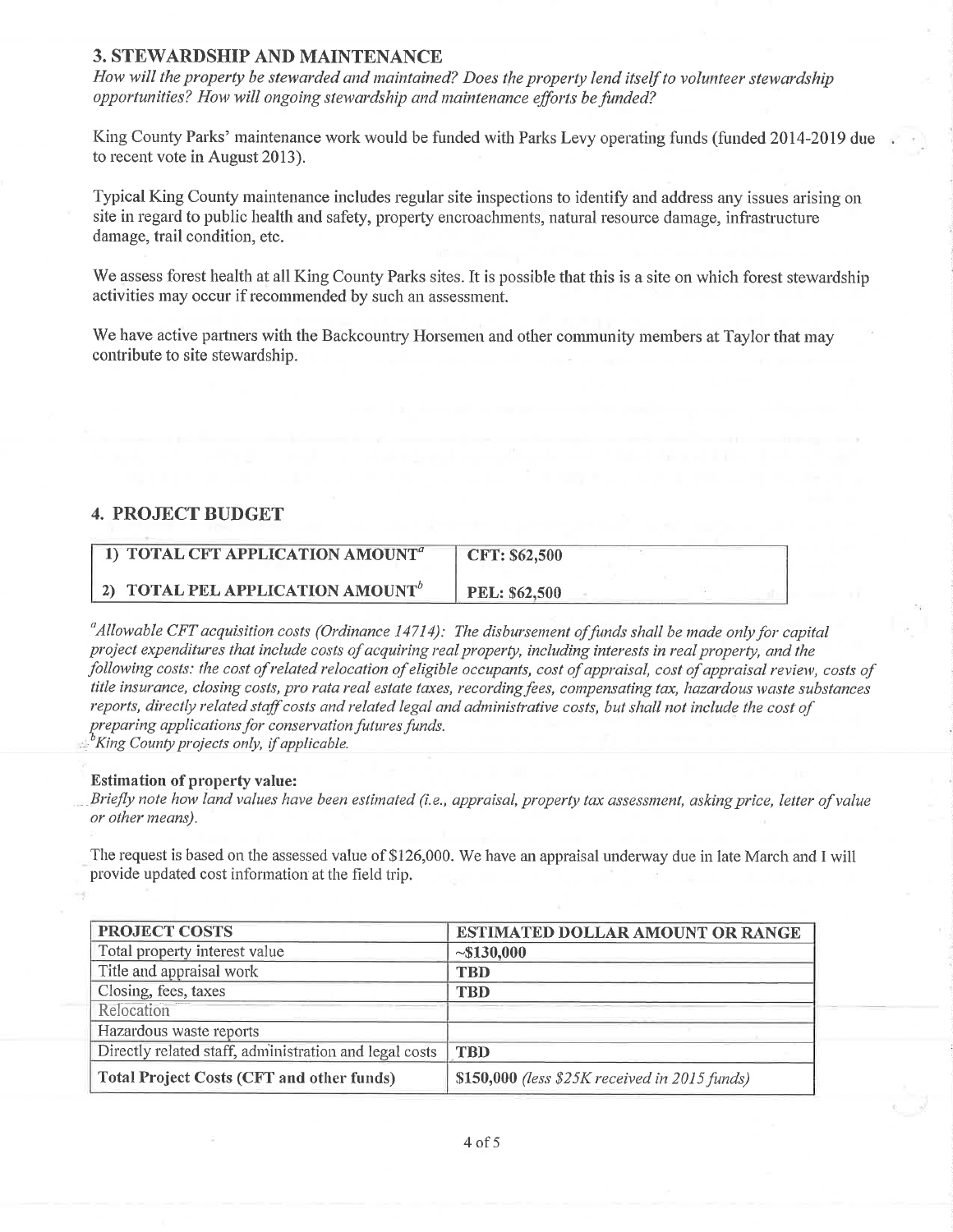| <b>MATCHING FUNDS: Existing Sources</b><br>(CFT can only provide a maximum of 50% of anticipated<br>project costs) | <b>DATE</b><br>(Expended or Committed) | <b>DOLLAR AMOUNT</b><br>(Expended or Committed)                                                                  |
|--------------------------------------------------------------------------------------------------------------------|----------------------------------------|------------------------------------------------------------------------------------------------------------------|
| 2015 Parks Levy - Pks M: Taylor Mtn Frst Add<br>#1122160                                                           | Jan 2015                               | \$25,000 awarded; $\sim$ \$18,000<br>currently available after<br>expenditures towards title,<br>appraisal, etc. |
| <b>Total CFT Funds Previously Received</b><br><b>This Project</b>                                                  |                                        | \$0                                                                                                              |
| <b>Total Matching Funds and Past CFT Funds</b><br><b>Currently Identified</b>                                      |                                        |                                                                                                                  |
| <b>Unidentified Remaining Match Need</b>                                                                           |                                        |                                                                                                                  |

Unidentified remaining match need: What funds are anticipated and what is the time frame? Please briefly discuss how the unidentified remaining match need above will be met.

Requested Parks Levy funds represent the match for CFT funding.

## 5. IN-KIND CONTRIBUTIONS FROM PARTNERSHIPS

| <b>Brief Activity Description</b> | <b>Dollar Value of</b><br>In-kind<br><b>Contribution</b> | <b>Status</b><br>(Completed or Proposed) | <b>Activity Date Range</b><br>(Completion Date or Proposed<br>Completion Date) |
|-----------------------------------|----------------------------------------------------------|------------------------------------------|--------------------------------------------------------------------------------|
|                                   |                                                          |                                          |                                                                                |
| <b>TOTAL</b>                      |                                                          |                                          |                                                                                |

## 6. ATTACHED MAPS (Two maps are now required: 1) site map and 2) general location map; you may also include one additional map, aerial photo or site photo)

8 1/2 x 11" maps are preferred, but 11 x 17" is acceptable if folded and hole-punched for insertion into a three-ring binder.

Site Map that shows the following:

- Each parcel proposed for acquisition in yellow or distinct shading and an indication of any parcel proposed for less than fee simple acquisition, such as a conservation easement;
- Location of any proposed development to the site such as parking, trails or other facilities;
- Location of any proposed site restoration;
- Existing adjacent public (local, state or federal) parks or open spaces labeled and shown in dark green or distinct shading.

Location Map that shows the following:

- Other permanently protected open spaces (private, non profit, institutional, etc.) shown in light green or distinct shading;  $\bullet$
- Major water courses such as creeks, rivers, lakes or wetlands;
- Major roads, arterial roads or regional trails.
- Map scale: This map should show approximately a ten-mile radius around the proposed acquisition(s).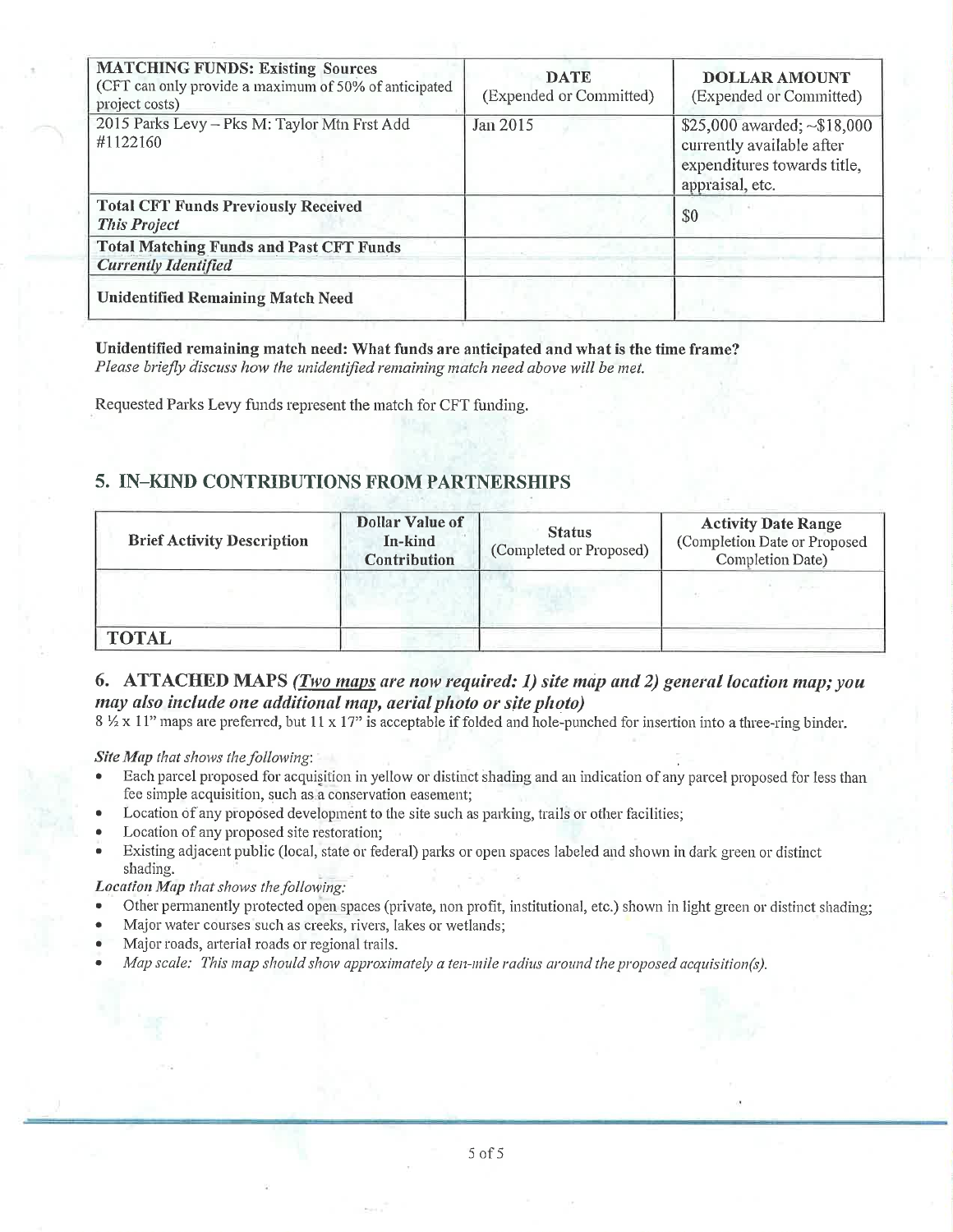